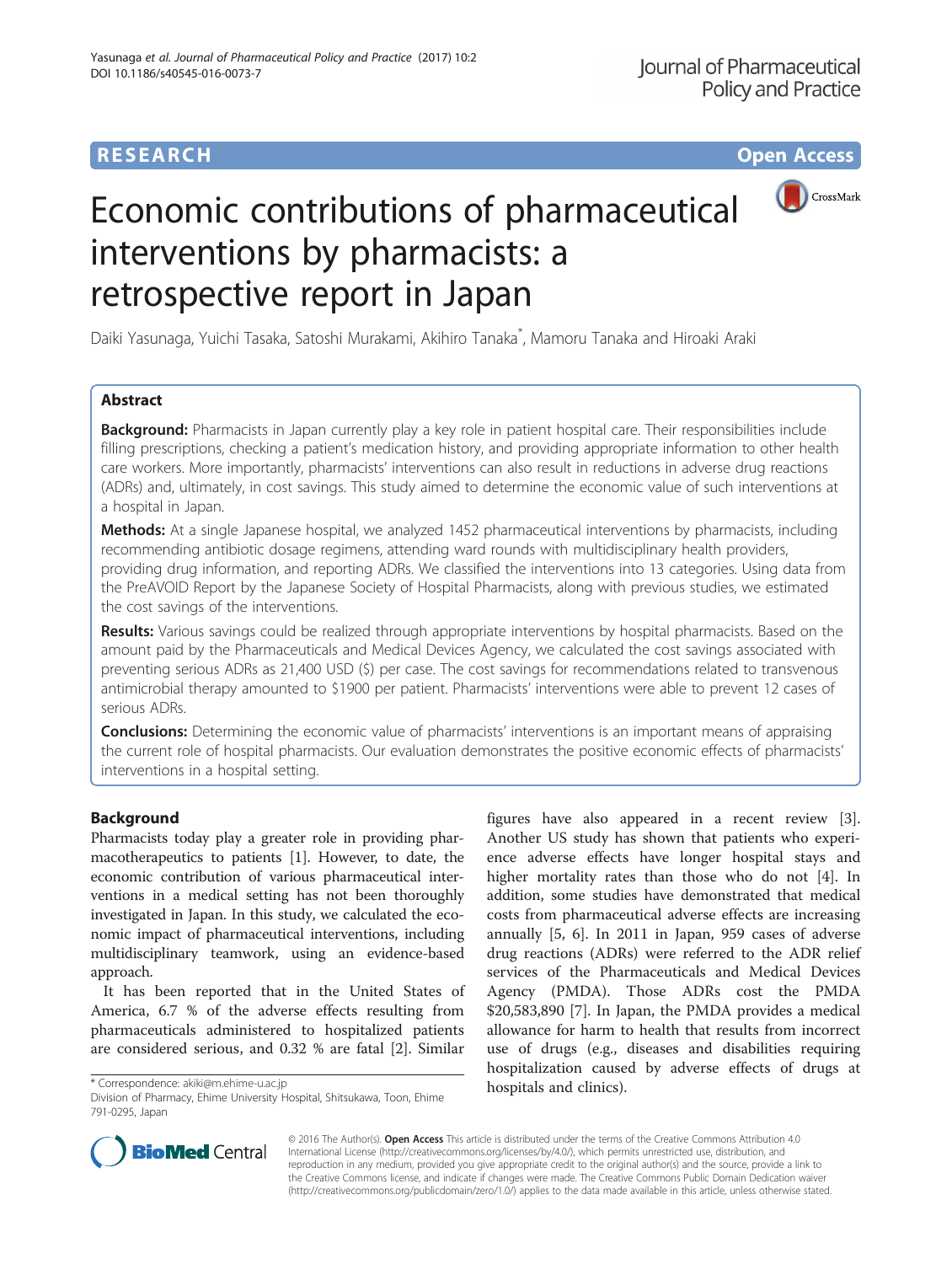The most important role of a pharmacist is to ensure effective, safe drug therapy for the patient. In preventing drug-related adverse events, the hospital pharmacist acts as a risk manager for hospitalized patients. Furthermore, the pharmaceutical evidence-based interventions of pharmacists play a useful role in medical treatment [[8, 9\]](#page-6-0). A ward-based pharmaceutical service was introduced as a medical treatment bonus after fiscal 2012 in Japan; since then, the role of the pharmacist in hospital wards has expanded. Pharmacists have a number of responsibilities on the ward, including filling prescriptions, monitoring patients' drug histories, avoiding drug interactions, providing drug information to medical staff, and recommending drug regimens. Pharmacists now also perform a pharmaceutical service for outpatients receiving chemotherapy. It has been reported that \$565,664 per year could be saved by avoiding serious ADRs through continuous pharmaceutical interventions by pharmacists in US emergency care [\[10\]](#page-6-0). In addition, Niwa reported that a savings of 301,290,758 JPY (\$3,012,907) per year per patient could be achieved by establishing a program to ensure the appropriate use of antimicrobial drugs in Japanese hospitals [[11](#page-6-0)]. To date, however, no study has examined the economic impact of individual pharmaceutical interventions by pharmacists in Japan; therefore, this was the goal of the present study.

## Methods

The study was carried out in accordance with the guidelines for the care for human study adopted by the Ethics Committee of Ehime University Hospital (Ehime, Japan; approval number 1408004 of the review board). This investigation focuses on a single hospital and is a retrospective report of pharmacy interventions at Ehime University Hospital. Therefore, we did not obtain written informed consent for study participation. As of March 2014, the hospital had 626 beds and 41 pharmacists. We analyzed pharmacy interventions, including recommending antibiotic dosage regimens, attending ward rounds with multidisciplinary health providers, providing drug information, and reporting ADRs. We examined a total of 1452 pharmaceutical interventions performed at Ehime University Hospital from April 2013 to March 2014. We recorded and stored interventions in a webbased severity reaction database built by the Japanese Society of Hospital Pharmacists (JSHP) [[12\]](#page-6-0). We categorized the 1452 reports into 13 types, following the classification used in Hamblin et al. [\[10](#page-6-0)]: (1) avoidance of serious ADRs; (2) transvenous antimicrobial therapy interventions; (3) switch from intravenous to oral administration; (4) interventions concerning cancer chemotherapy; (5) avoidance of drug interactions; (6) renal dosing recommendations; (7) intravenous drug compatibility; (8) confirmation of medication history

(presurgical cessation of antiplatelet drugs); (9) drug therapy consultation or recommendations; (10) monitoring recommendations; (11) ward rounds, multidisciplinary teamwork; (12) drug information; and (13) ADRs reported to the PMDA.

In view of the cost of ADRs to the PMDA, we estimated that there could be an average saving of \$21,400 through the avoidance of serious ADRs in Japan: \$20,583,890 (1  $USD = 100$  JPY $)/959 = $21,464$ ). In this study, we defined serious ADRs as serious adverse effects described in the printed information inserts in the drug packaging. We determined the cost savings with recommendations for transvenous antimicrobial therapy—the dosage regimen of anti-methicillin-resistant Staphylococcus aureus (MRSA) drugs—with reference to the study by Niwa [\[11\]](#page-6-0). That report stated that daily savings of \$272.37 per patient could be realized using the recommendations for transvenous antimicrobial therapy. At the hospital in the present study, anti-MRSA drugs are administered for an average of 7 days. Therefore, approximately \$1900 per patient could be saved by appropriate pharmaceutical interventions  $(\$272.37 \times 7 = \$1906.59)$ . With regard to the switch from intravenous to oral administration, we calculated the cost difference per day multiplied by the number of days of oral administration.

Hamblin et al. reported that 2.6–5.21 % of pharmaceutical interventions, e.g., avoidance of drug interactions and attention to renal dosing recommendations, lead to the avoidance of serious ADRs [[10\]](#page-6-0). We defined the economic contributions of individual pharmaceutical interventions based on Hamblin et al. and described the rate at which routine interventions could prevent serious ADRs (2.6–5.21 %). Adverse effects can occur with any drug, but such effects are particularly common with anticancer agents, and these drugs also represent the highest risk from the standpoint of reaction severity. Therefore, according to the risk of expression of ADRs, we classified previously described pharmaceutical interventions (4) to (9) into three categories: interventions for cancer chemotherapy, high-risk drugs exclude anticancer agents, and others. We defined the economic contribution for each pharmaceutical intervention. For interventions related to cancer chemotherapy, the contribution was approximately \$1120 (\$21,400  $\times$  5.21 % = \$1118.27). The contribution for high-risk drugs was about \$840 (\$21,400  $\times$  3.91 %) [the intermediate value between 2.6 % and 5.21 %] = \$839.24). The contribution for others amounted to about \$560 (\$21,400  $\times$  2.6 % = \$558.06). In this study, we defined high-risk drugs according to JSHP business guidelines for these drugs [[12\]](#page-6-0). Furthermore, based on the Hamblin et al. report [\[10](#page-6-0)], the medical economic contributions of pharmaceutical interventions (10) to (13) were defined as \$0 (Table [1\)](#page-2-0).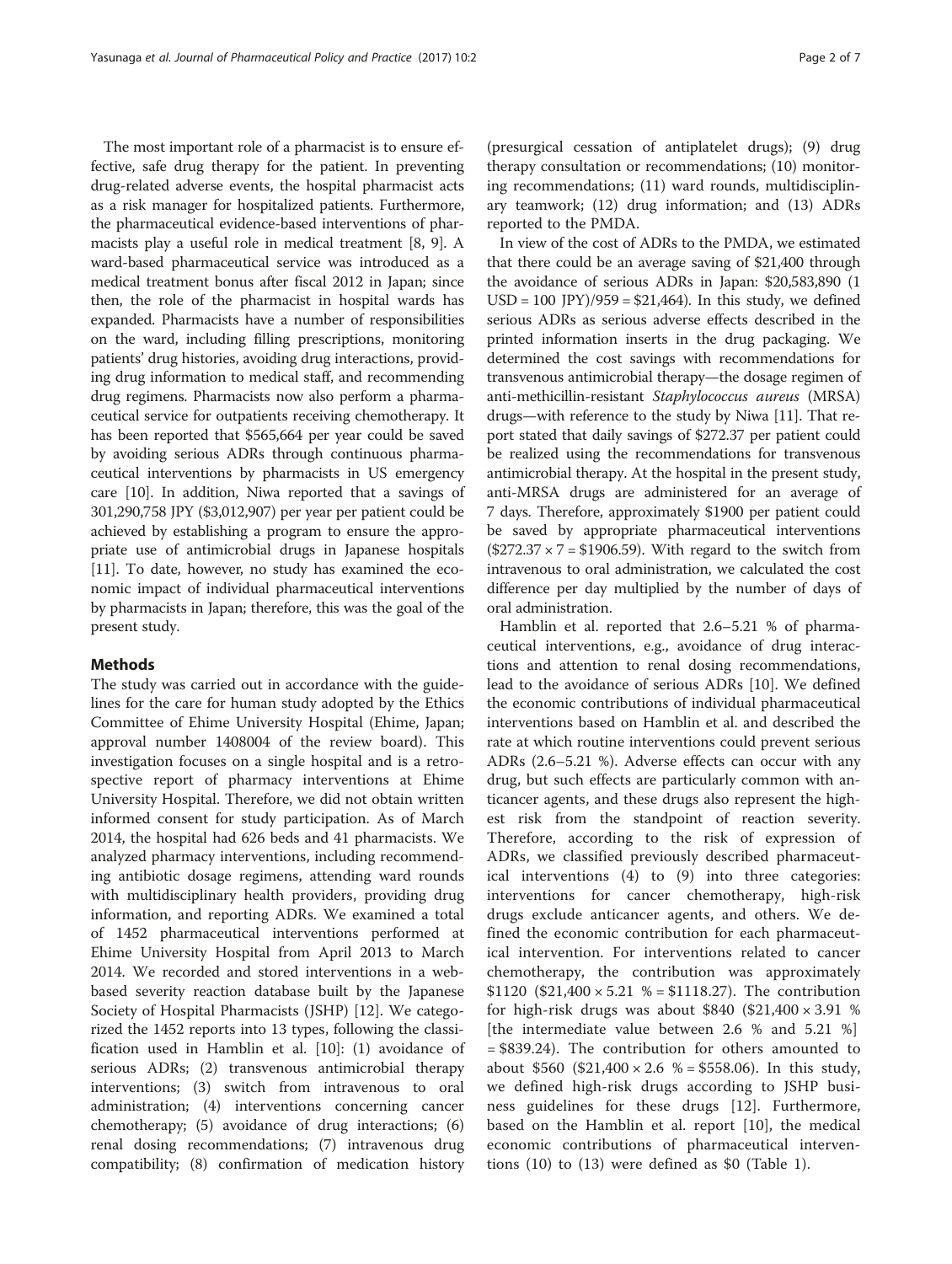<span id="page-2-0"></span>

|  |  | Table 1 Classification of pharmaceutical interventions and cost savings |  |  |  |
|--|--|-------------------------------------------------------------------------|--|--|--|
|  |  |                                                                         |  |  |  |

| Intervention type                                                                                                                                                                                                                                                                                         | Cost savings                                                                                                                                                                                                                                                                                                                                                                                                                 |
|-----------------------------------------------------------------------------------------------------------------------------------------------------------------------------------------------------------------------------------------------------------------------------------------------------------|------------------------------------------------------------------------------------------------------------------------------------------------------------------------------------------------------------------------------------------------------------------------------------------------------------------------------------------------------------------------------------------------------------------------------|
| 1. Avoidance of serious ADRs                                                                                                                                                                                                                                                                              | Benefits paid by PMDA to sufferers of ADRs in 2013: USD \$20,583,890<br>Number of incidents: 959                                                                                                                                                                                                                                                                                                                             |
|                                                                                                                                                                                                                                                                                                           | Average amount: \$21,464<br>i.e., \$21,400/case                                                                                                                                                                                                                                                                                                                                                                              |
| 2. Transvenous antimicrobial therapy interventions                                                                                                                                                                                                                                                        | \$272.37/patient/day $\times$ 7 days <sup>a</sup> = \$1906.59/patient, i.e., \$1900/patient                                                                                                                                                                                                                                                                                                                                  |
| 3. Switch from intravenous to oral administration                                                                                                                                                                                                                                                         | Difference in cost between intravenous and oral administration per day $\times$ days of<br>oral administration                                                                                                                                                                                                                                                                                                               |
| 4. Interventions concerning cancer chemotherapy<br>5. Avoidance of drug interactions<br>6. Renal dosing recommendations<br>7. Intravenous drug compatibility<br>8. Confirmation of medication history (presurgical cessation of<br>antiplatelet drugs)<br>9. Drug therapy consultation or recommendations | Likelihood that a general intervention leads to preventing an ADR ranges from<br>2.6 to 5.21 %<br>Most risky drug therapy: cancer chemotherapy<br>$$21,464 \times 5.21$ % = \$1118.27, i.e., \$1120/case<br>Intermediate risky drug therapy: high-risk drugs defined by JSHP<br>$$21,464 \times 3.91$ % = \$839.24, i.e., \$840/case<br>Normal drug therapy: others<br>$$21,464 \times 2.60 \% = $558.06$ , i.e., \$560/case |
| 10. Monitoring recommendations<br>11. Ward rounds, multidisciplinary teamwork<br>12. Drug information<br>.                                                                                                                                                                                                | These types are not directly reflected in the cost estimation, i.e., \$0                                                                                                                                                                                                                                                                                                                                                     |

13. ADRs reported to PMDA

<sup>a</sup>The average number of days that anti-MRSA drugs were used at the study hospital

Multiple interventions for a single patient were counted as one intervention

ADR serious adverse drug reaction, PMDA Pharmaceuticals and Medical Devices Agency, JSHP Japanese Society of Hospital Pharmacists

## Results

Table [2](#page-3-0) shows the results of the classified pharmaceutical interventions. We grouped the 1452 interventions into the 13 categories described above. There were 640 instances of drug information, e.g., information given to doctors, pharmacists, nurses, or other health professionals. We estimated the medical economic contribution from these pharmaceutical interventions to be \$876,017.

There were 12 instances of avoidance of serious ADRs, for which the savings were \$256,800 (Table [3](#page-3-0)). Chemotherapy accounted for seven cases and avoidance of renal failure for two cases. There were 172 cases of transvenous antimicrobial therapy interventions, primarily involving Therapeutic Drug Monitoring: 121 of vancomycin (VCM); 37 of teicoplanin (TEIC); six of patients who switched to TEIC from VCM or vice versa; one of linezolid (LZD) one of arbekacin (ABK); and six of others. Total savings were \$325,080. Regarding the change from intravenous to oral administration, voriconazole (VRCZ) featured twice and LZD four times. The administration period of the oral antimicrobial was 55 days for VRCZ and 32 days for LZD.

Figure [1](#page-4-0) shows the interventions for cancer chemotherapy. There were 48 interventions for supportive therapy recommendations, 16 for checking prepared drugs, 12 for dosing recommendations, and six other interventions, with total savings of \$91,840. The interventions mainly involved suggestions of appropriate antiemetic drugs and avoidance of serious ADRs.

Table [4](#page-4-0) presents the cases of avoidance of drug interactions, which represented savings of \$33,040. Three interventions involved contraindications for coadministration, and 55 concerned a combination of issues. Most drug interactions were related to absorption inhibition.

There were 50 cases of renal dosing recommendations: for the main drugs famotidine, allopurinol, and levofloxacin, there were 12, 8, and six interventions, respectively, with combined savings of \$29,960. Pharmacists were able to contribute to preventing renal function aggravation and various adverse effects, such as hypoglycemia, by decreasing the dosage of oral antidiabetic medication and changing to an agent other than loxoprofen sodium for patients with reduced renal function.

There were three cases involving intravenous drug compatibility, for the drugs heparin and fat emulsion, iron oxide and normal saline, and VCM and micafungin; the savings were \$1960.

Regarding drug therapy consultation or recommendations, there were 50 cases of discontinuing unnecessary drugs, 36 for the prevention of ADRs (except cancer chemotherapy), and 12 for sleep control, with savings of \$112,000. A further eight interventions were recorded for pain control, 15 for bowel motion control, and 18 for the correction of prescription errors. There were seven cases of contraindication, three for avoiding inefficient drug therapy, and 34 for other interventions according to the patient's condition (Fig. [2](#page-5-0)). Active pharmaceutical interventions depended on the state of the patient; for example, pain control and bowel motion control were commonly implemented interventions.

In all, 463 interventions concerned additional drugs. In 122 (26.3 %) cases, the dosage was decreased; there were 82 cases (17.7 %) of drug discontinuation and 78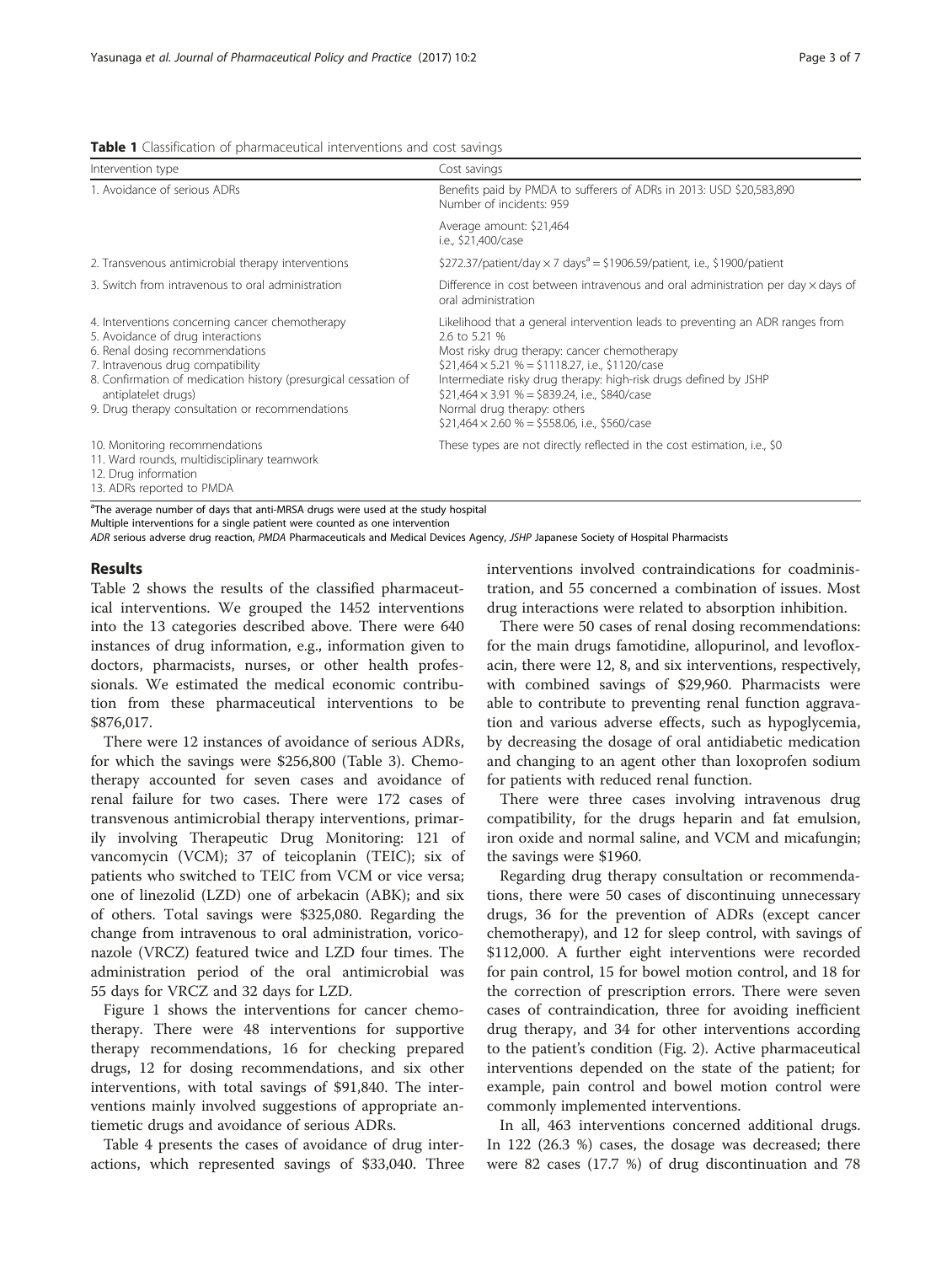# <span id="page-3-0"></span>Table 2 Estimation of annual economic impact

| Intervention type |                                                              |                 |                | Number Cost savings assigned<br>per case (USD) | Total<br>(USD) | Intervention class          |
|-------------------|--------------------------------------------------------------|-----------------|----------------|------------------------------------------------|----------------|-----------------------------|
|                   | Avoidance of serious ADRs                                    |                 | 12             | 21,400                                         | 256,800        | Quality/safety<br>improved  |
| 2                 | Transvenous antimicrobial therapy interventions              |                 | 172            | 1900                                           | 325,080        | Pharmacotherapy<br>improved |
| 3                 | Switch from intravenous to oral administration               | Voriconazole 55 |                | 165.1                                          | 9078           | Cost saving                 |
|                   |                                                              | Linezolid       | 32             | 96.9                                           | 3099           |                             |
| 4                 | Interventions concerning cancer chemotherapy                 |                 | 82             | 1120                                           | 91,840         | Pharmacotherapy<br>improved |
| 5                 | Avoidance of drug interactions                               | High risk       | 2              | 840                                            | 1680           | Pharmacotherapy             |
|                   |                                                              | Normal          | 56             | 560                                            | 31,360         | improved                    |
| 6                 | Renal dosing recommendations                                 | High risk       | $\overline{7}$ | 840                                            | 5880           | Pharmacotherapy<br>improved |
|                   |                                                              | Normal          | 43             | 560                                            | 24,080         |                             |
| 7                 | Intravenous drug compatibility                               | High risk       | $\mathbf{1}$   | 840                                            | 840            | Pharmacotherapy<br>improved |
|                   |                                                              | Normal          | 2              | 560                                            | 1120           |                             |
| 8                 | Confirmation of medication history (presurgical cessation of | High risk       | 13             | 840                                            | 10,920         | Quality/safety<br>improved  |
|                   | antiplatelet drugs)                                          | Normal          | 4              | 560                                            | 2240           |                             |
| 9                 | Drug therapy consultation or recommendations                 | High risk       | 34             | 840                                            | 285,60         | Pharmacotherapy<br>improved |
|                   |                                                              | Normal          | 149            | 560                                            | 834,40         |                             |
|                   | 10 Monitoring recommendations                                |                 | 19             | 0                                              | 0              | Pharmacotherapy<br>improved |
|                   | 11 Ward rounds, multidisciplinary teamwork                   | ICT             | 28             | $\mathbf{0}$                                   | 0              | Quality/safety<br>improved  |
|                   |                                                              | <b>NST</b>      | 45             | 0                                              | $\Omega$       |                             |
|                   |                                                              | PCT             | 52             | $\Omega$                                       | $\Omega$       |                             |
| 12                | Drug information                                             |                 | 640            | $\mathbf{0}$                                   | $\mathbf{0}$   | Provider education          |
|                   | 13 ADRs reported to PMDA                                     |                 | 4              | 0                                              | $\mathbf 0$    | Quality/safety<br>improved  |
|                   |                                                              | Total           | 1452           |                                                | 876,017        |                             |

ADRs serious adverse drug reactions, ICT infection control team, NST nutrition support team, PCT pain control team, PMDA Pharmaceutical and Medical Devices Agency

Table 3 Avoidance of serious adverse drug reactions

|    | No. Case                                                                                          | Pharmaceutical intervention                                              |
|----|---------------------------------------------------------------------------------------------------|--------------------------------------------------------------------------|
|    | Renal function worsening due to a combination of fibrates and statins                             | Discontinue fibrates                                                     |
| 2  | Lithium intoxication and acute renal failure in patients orally administered<br>lithium carbonate | Measure blood lithium concentration and discontinue lithium<br>carbonate |
| 3  | Liver dysfunction because of phenytoin                                                            | Change to other anti-epileptic drugs                                     |
| 4  | Hypoglycemia with oral diabetes drugs                                                             | Reduce dose of oral diabetes drugs                                       |
| 5  | Pancytopenia after an increase in carbamazepine dosage                                            | Discontinue carbamazepine                                                |
| 6  | Bevacizumab administered to a patient with planned tooth extraction                               | Change to chemotherapy without bevacizumab                               |
| 7  | Start of chemotherapy for grade 4 neutropenic patients                                            | Postpone chemotherapy                                                    |
| 8  | No blood test after chemotherapy (grade 4 neutropenia)                                            | Recommend blood test                                                     |
| 9  | Onset of grade 2 peripheral neuropathy after chemotherapy                                         | Begin adjuvant analgesics                                                |
| 10 | Anaphylaxis by premedication at start of chemotherapy                                             | Change premedication                                                     |
| 11 | Start of chemotherapy for patients untreated for HBV-DNA-positive conversion                      | Postpone chemotherapy and begin oral administration of<br>entecavir      |
| 12 | Start of chemotherapy for patients untreated for HBV-DNA detection                                | Begin oral administration of entecavir                                   |

HBV Hepatitis B virus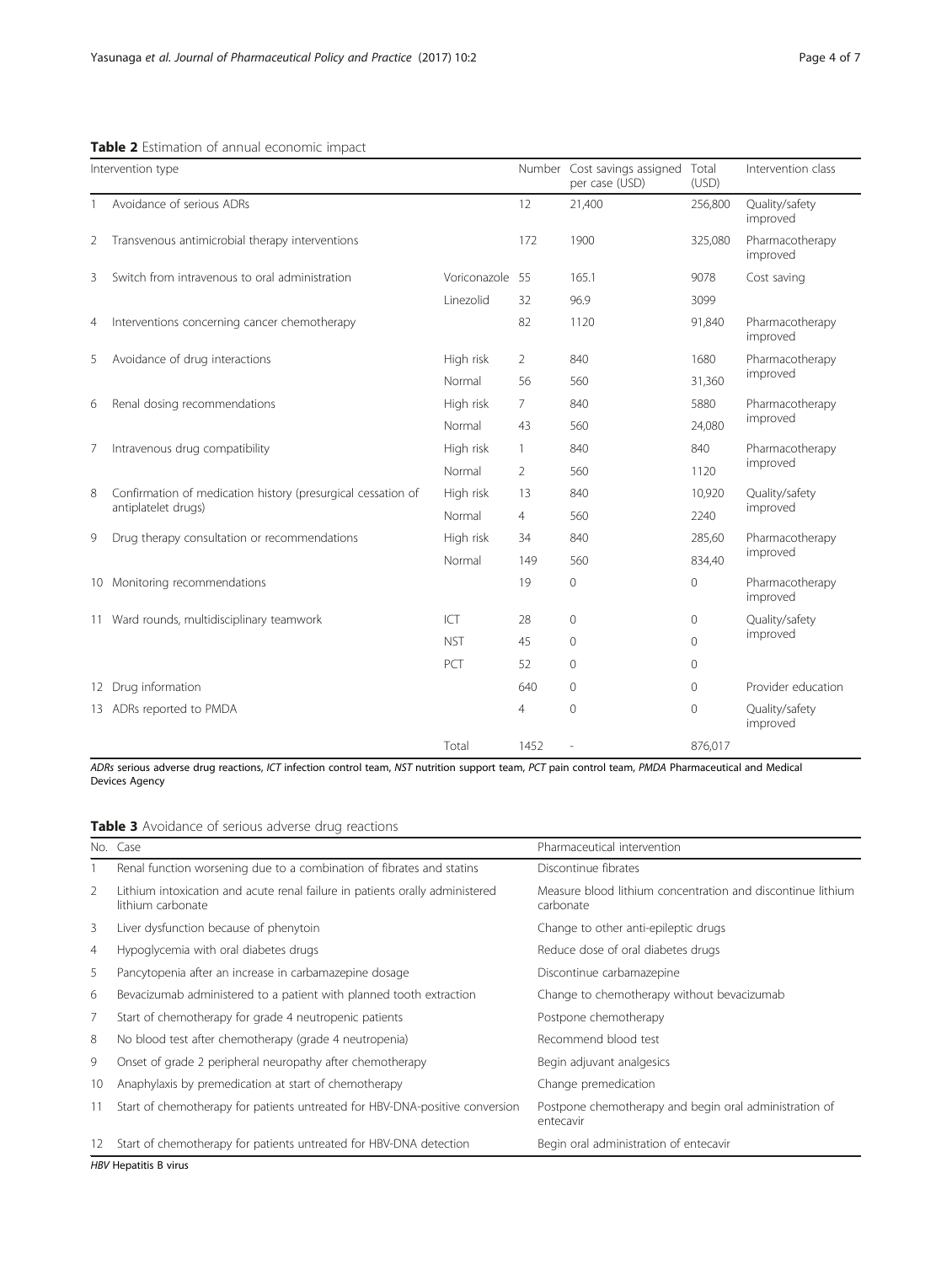<span id="page-4-0"></span>

cases (16.8 %) of the drugs' being changed; 57 (12.3 %) cases represented a change in the dose regimen and 50 cases (10.8 %) other interventions (Fig. [3\)](#page-5-0). All the interventions regarding monitoring recommendations included the recommendation for hepatitis B screening.

# Discussion

One study has reported that pharmaceutical inquiries regarding prescriptions by community pharmacists were effective from a medical economic perspective, representing savings of \$11,888 [\[13](#page-6-0)]. In the present investigation, we conducted an economic evaluation of the effect of individual pharmaceutical interventions by clinical pharmacists. It is generally considered necessary to

Table 4 Avoidance of drug interactions

| Contraindication for coadministration | Number             |        |
|---------------------------------------|--------------------|--------|
| Azathioprine                          | Febuxostat         | 1      |
| Atorvastatin                          | Bezafibrate        | 1      |
| Ferrous citrate                       | Albumin tannate    | 1      |
| Combination of issues                 |                    | Number |
| Magnesium oxide                       | Cefdinir           | 13     |
| Magnesium oxide                       | Oral new quinolone | 13     |
| Oral iron supplement                  | Cefdinir           | 9      |
| Oral iron supplement                  | Levofloxacin       | 6      |
| Oral iron supplement                  | Magnesium oxide    | 5      |
| Antimicrobial                         | Lactomin           | 3      |
| Pentazocine                           | Morphine           | 1      |
| Famotidine                            | Itraconazole       | 1      |
| Tacrolimus                            | Clarithromycin     | 1      |
| Polystyrene sulfonate calcium         | Magnesium oxide    | 1      |
| Cefdinir                              | Sucralfate         | 1      |
| SM powder                             | Levofloxacin       | 1      |
| Total                                 |                    | 58     |

SM Sankyo Magen Mittel

Oral iron supplement: ferrous citrate, ferrous fumarate, soluble ferric pyrophosphate

Antimicrobial: ampicillin/sulbactam, levofloxacin, erythromycin Oral new quinolone: levofloxacin, minomycin, ciprofloxacin

calculate costs induced by the adverse effects of drugs. However, it is very difficult to determine such costs, due to the great variety of drugs and their adverse effects. In this study, the individual outcomes in the absence of interventions were unknown. Therefore, we could not assess the expected economic contribution when an ADRs occurred because medical expenses vary greatly.

The damage relief system for ADRs offered by Japan's PMDA involves compensation contingent on appropriate use of the pharmaceuticals. We calculated the average compensation paid to a patient in Japan after a serious adverse effect at \$21,400, which is \$6000 higher than the figure reported by Hamblin et al. [[10](#page-6-0)] One reason for the high cost of PMDA compensation is that it includes a patient benefit (The PMDA is an incorporated administrative agency under the Ministry of Health, Labour and Welfare, and we therefore considered it appropriate to include that benefit when calculating the economic contributions).

Our analysis of 1452 pharmaceutical interventions indicated that serious ADRs were avoided in 12 cases. This underlines the importance of the pharmacist in ward drug duties to ensure the safe management of patient medical treatment. In transvenous antimicrobial therapy interventions, most cases involved VCM, TEIC, and ABK. Approximately 70 % of interventions concerned VCM cases. VCM is recommended as a first-line drug in MRSA infectious disease treatment guidelines in Japan. Switch therapy constitutes a change in administration of antimicrobial drugs from an intravenous drip to oral medication. It has been shown that switch therapy can reduce both medical expenses and length of hospital stay if introduced at an early stage of treatment [[14\]](#page-6-0). From a cost perspective and because of their high bioavailability, we considered VRCZ and LZD to be suitable for switch therapy. With switch therapy, we estimated the cost savings at approximately \$12,000 due to cost differences in the drugs.

The most common intervention for cancer chemotherapy involved recommendations for supportive therapy. Therefore, we believe that pharmacists can prevent or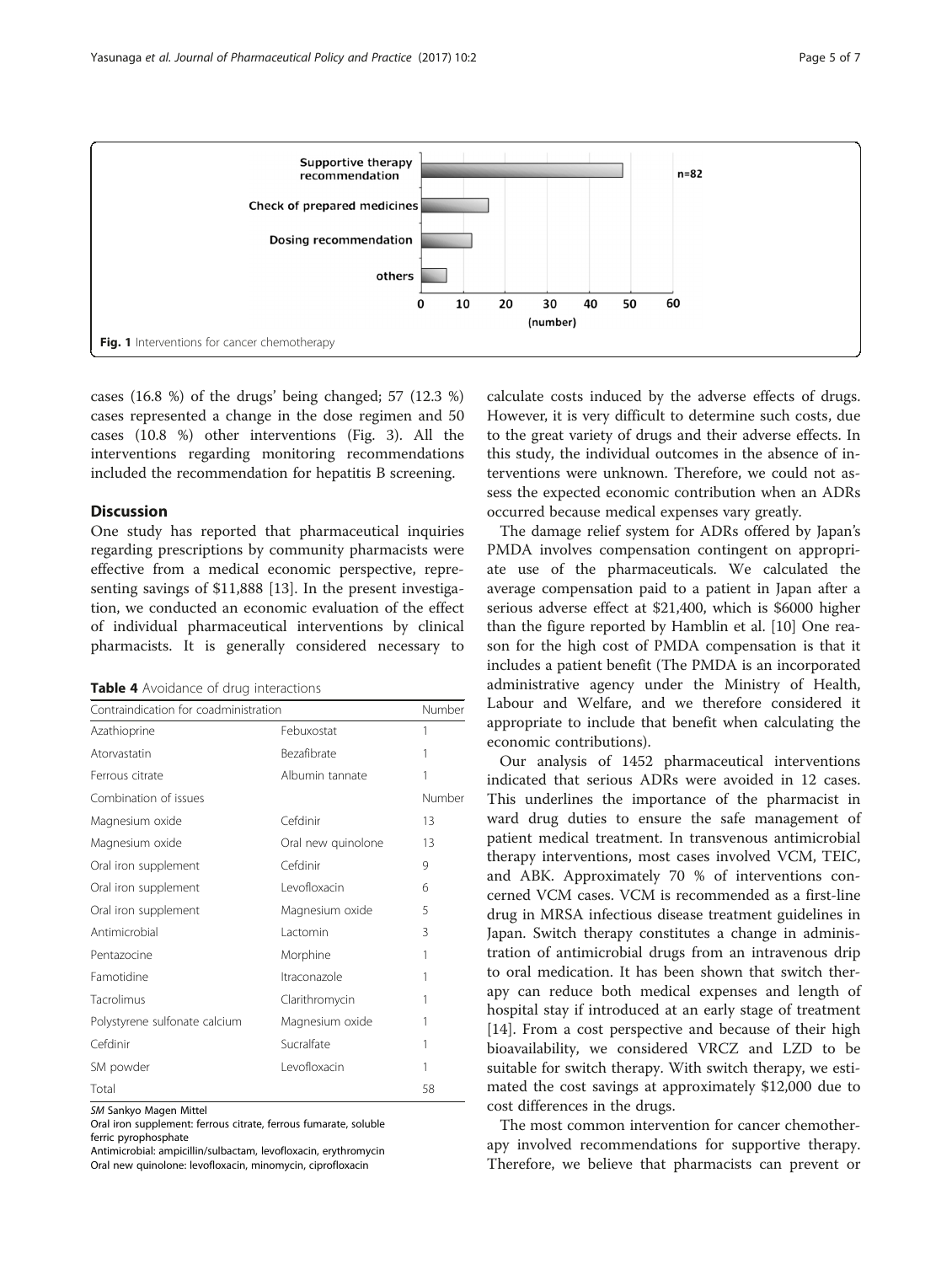<span id="page-5-0"></span>

relieve the frequent onset of serious adverse effects of an anticancer agent by suggesting supportive therapy. Cancer chemotherapy often causes critical adverse effects. Accordingly, we assumed the rate of serious ADRs to be  $5.21\%$ 

Contraindications for coadministration were extracted by the computer system and printed on prescriptions, so such risks were basically averted in our hospital. Because cases that involve only a prescription do not qualify as interventions in this study, only three cases of actual interventions occurred in this category.

Intravenous drug incompatibility not only reduces the titer of the drug, but also may cause a side effect. Because various infusions may be mixed in this route of administration, a careful chemical judgment is required. Only three cases occurred in this study, but ensuring compatibility is an important pharmaceutical intervention.

Regarding the confirmation of medication history, pharmacists commonly intervened in the discontinuation of preoperative anticoagulants and their postoperative readministration. For example, with angiotensin II receptor antagonists and angiotensin-converting enzyme inhibitors, it is recommended that the pharmacist cancel

such prescriptions before an operation under practice guidelines for surgical medical care [[15](#page-6-0)]. Similarly, many other drugs and anticoagulants should be discontinued before an operation. We would argue that such pharmacist interventions lead to the avoidance of adverse events during an operation and indicate a pharmacist's appropriate assessment of drug use in hospitals.

Pharmacists need to target their efforts particularly toward improving medication safety to prevent ADRs. Patients who experience an ADR require a longer hospital stay, which results in greater hospital costs [\[5, 16\]](#page-6-0). Any intervention that reduces ADRs will have a significant impact on patient care and health care costs. Drug costs can be directly increased or decreased by adding or removing a drug prescription. However, since the present study focuses on the economic contribution related to the prevention of adverse effect, we have not included the costs associated with adding or removing drugs.

There are four intervention types (Monitoring recommendations, Ward rounds, multidisciplinary teamwork, Drug information, ADRs reported to PMDA) for which we did not estimate economic effects in this study. Cooperation among medical care team members is known